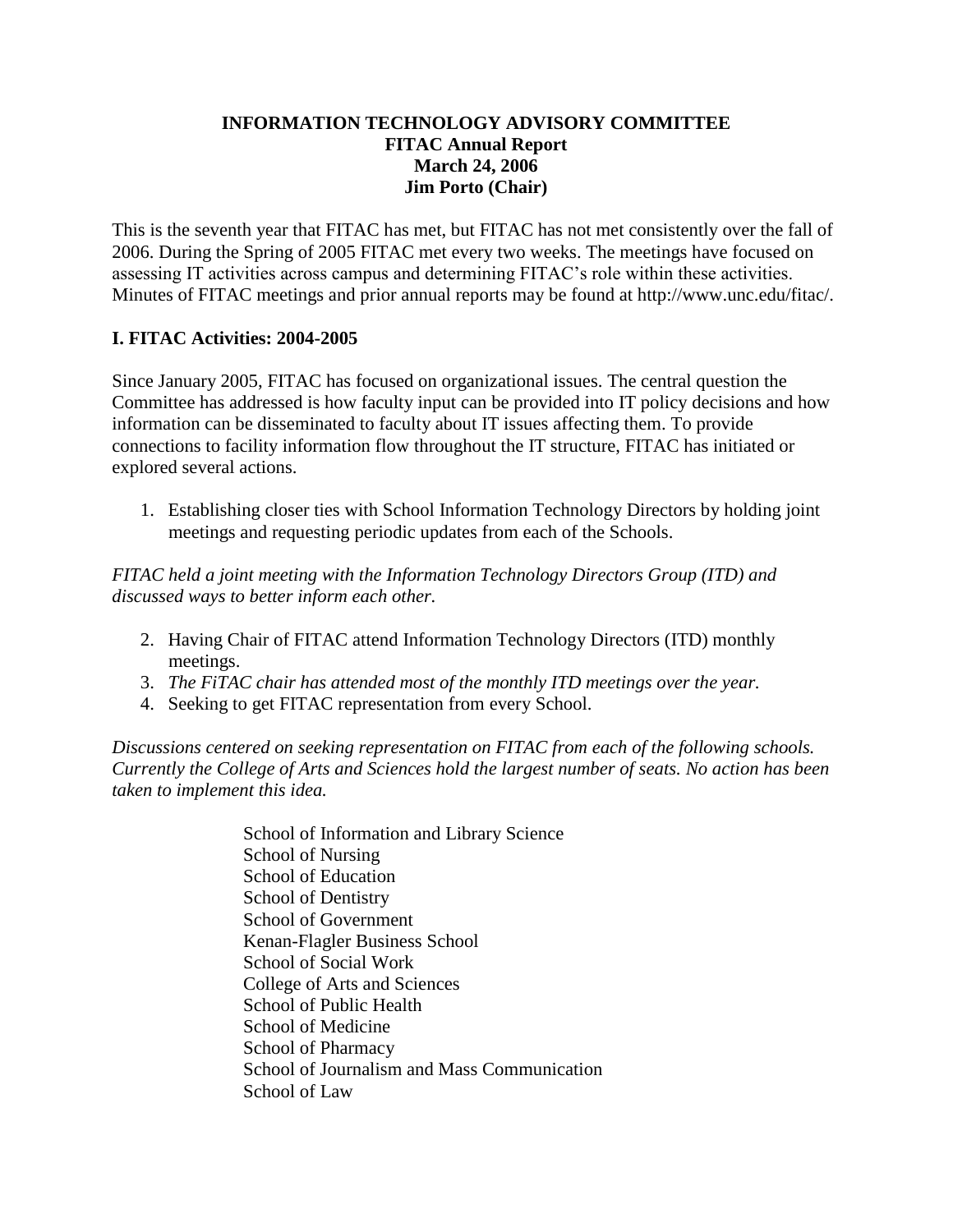Libraries

4. Exploring the possibility of setting up, or coordinating with existing, School FITACs with overlapping membership in the University-wide FITAC.

*Many, but not all, of the Schools have some form of technology committee. FITAC discussed the possibility of working with school ITD's and the Deans to coordinate efforts between "local" FITAC groups and the University FITAC. No action as been taken.*

5. Providing at least one FITAC member on each of the following seven IT advisory Committees that report to the CIO and the ITD.

| <b>Committee</b>                                      | <b>Faculty Representatives</b>                                                                                                                                                                          |
|-------------------------------------------------------|---------------------------------------------------------------------------------------------------------------------------------------------------------------------------------------------------------|
| <b>User Support and</b><br>Communications             | Steve Melamut (FITAC)<br>Tim McMillan (FITAC)                                                                                                                                                           |
| Telecommunications                                    | <b>Brian Kuhlman</b><br>Kevin Jeffay<br><b>Bill Marzluff</b>                                                                                                                                            |
| <b>Research Computing</b>                             | Sarav Arunachalam<br>Jennifer Conrad<br>Donna Gilleskie<br>Lee Pedersen<br><b>Harvey Seim</b>                                                                                                           |
|                                                       | <b>Kirk Wilhelmsen</b>                                                                                                                                                                                  |
| Security and Institutional<br>Compliance (Not met)    | Jim Porto (FITAC)                                                                                                                                                                                       |
| Teaching, Learning and<br><b>Academic Computing</b>   | Lorraine Alexander<br>Melissa Bullard<br><b>Wally Hannum</b><br>Vickie Kowlowitz (FITAC)<br>Donna Lefebvre<br><b>Abigail Panter</b><br>John Stewart (FITAC)<br>Nicola Terrenato<br><b>Rachel Willis</b> |
| <b>Financial Planning and HR</b>                      | None                                                                                                                                                                                                    |
| <b>Enterprise Applications and Data</b><br>Management | Jim Porto (FITAC)                                                                                                                                                                                       |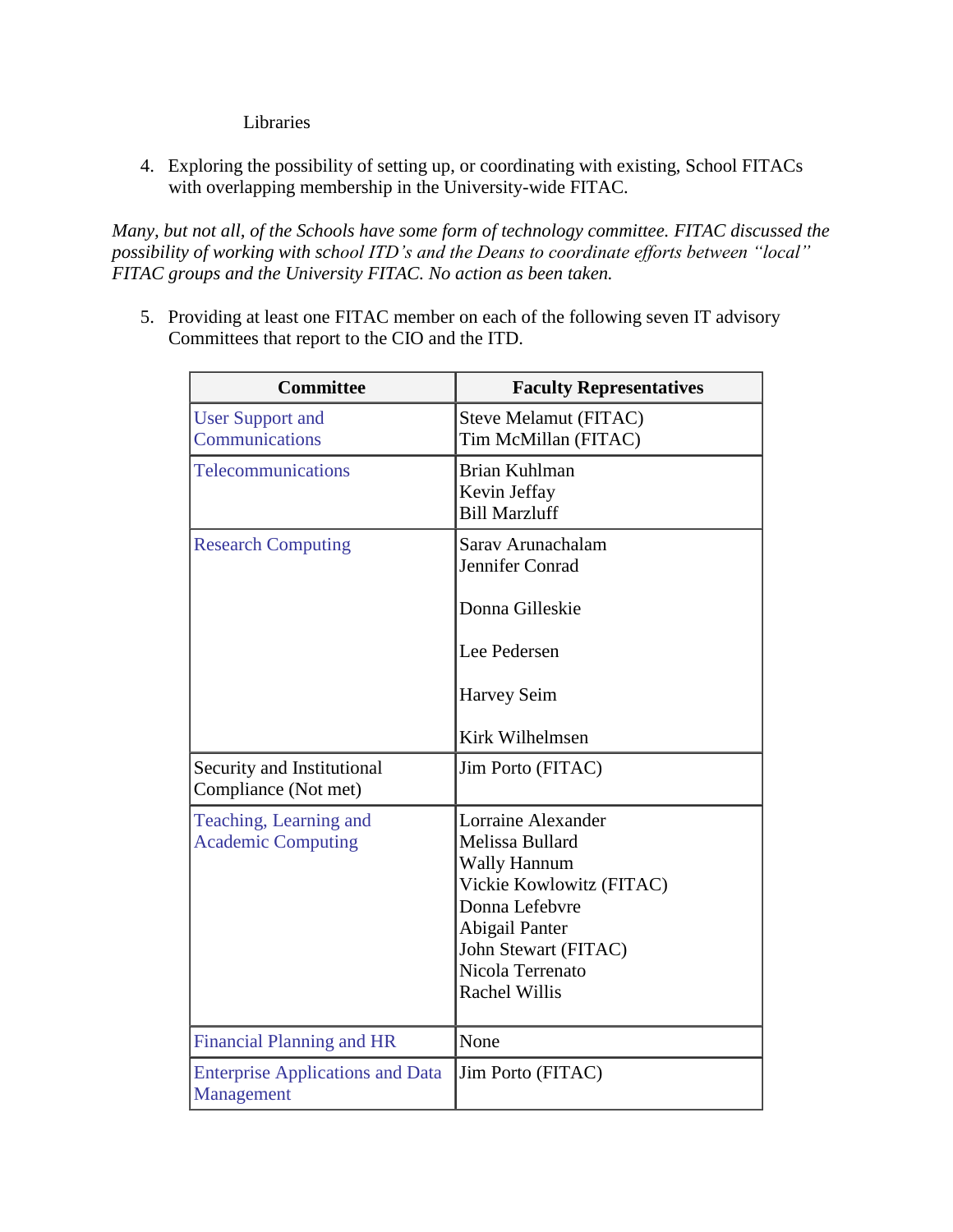| <b>Committee</b>     | <b>Faculty Representatives</b> |
|----------------------|--------------------------------|
| <b>ITD Committee</b> | $\vert$ Jim Porto (FITAC)      |

### **II. FITAC Activities 2005-2006**

1. FITAC chair served on the search committee for eight Assistant Vice Chancellors.

2. FITAC heard presentations from IT staff on the use of Corporate Calendar, on the Technical Assessment and Planning Group (TAP).

3. FITAC held a joint meeting with the ITD.

4. FITAC chair participated in the ITD/IT retreat in March of 2006.

5. FITAC met with the Associate Vice Chancellor to discuss role of FITAC in the organizational structure of IT.

6. FITAC chair is on one of the IT strategic planning committees.

# **III. FITAC Mission and Role**

### **Charge to the Committee:**

" 4-26. Faculty Information Technology Advisory Committee. The chair of the faculty appoints the committee. It shall consist of (i) faculty members, who shall constitute a majority of the members; and (ii) one or more students, serving one-year renewable terms. The committee represents to the chancellor and the University community the concerns of faculty and others with regard to information technology. The committee's functions include:

- 1. considering issues pertaining to the use of information technology in teaching and learning, research, and other professional activities in the University; and
- 2. advising University officers and offices of administration on faculty needs and interests relating to information technology."

*The Committee has discussed extensively FITAC's role in advising University Officers and representing faculty. Even though members have benefited individually from participating in FITAC activities, the relevance of the current charge to the larger faculty community may be questioned if (1) faculty concerns are not adequately identified and represented, and (2) advice on strategic direction for IT is not systematically relayed to administrators and considered in administrative decision making. To fulfill the charge to FITAC, we have considered the following actions:*

*1. Requesting that the new Faculty Chair work toward making appointments that will include all 14 schools.*

*2. Requesting that the mission of FITAC be expanded to include advising University officers on the strategic directions that IT should take along with relaying needs and interests relating to information technology.*

*3. Requesting that some level of support be assigned to FITAC in its role of determining faculty needs, interests, and views on the strategic direction of IT.*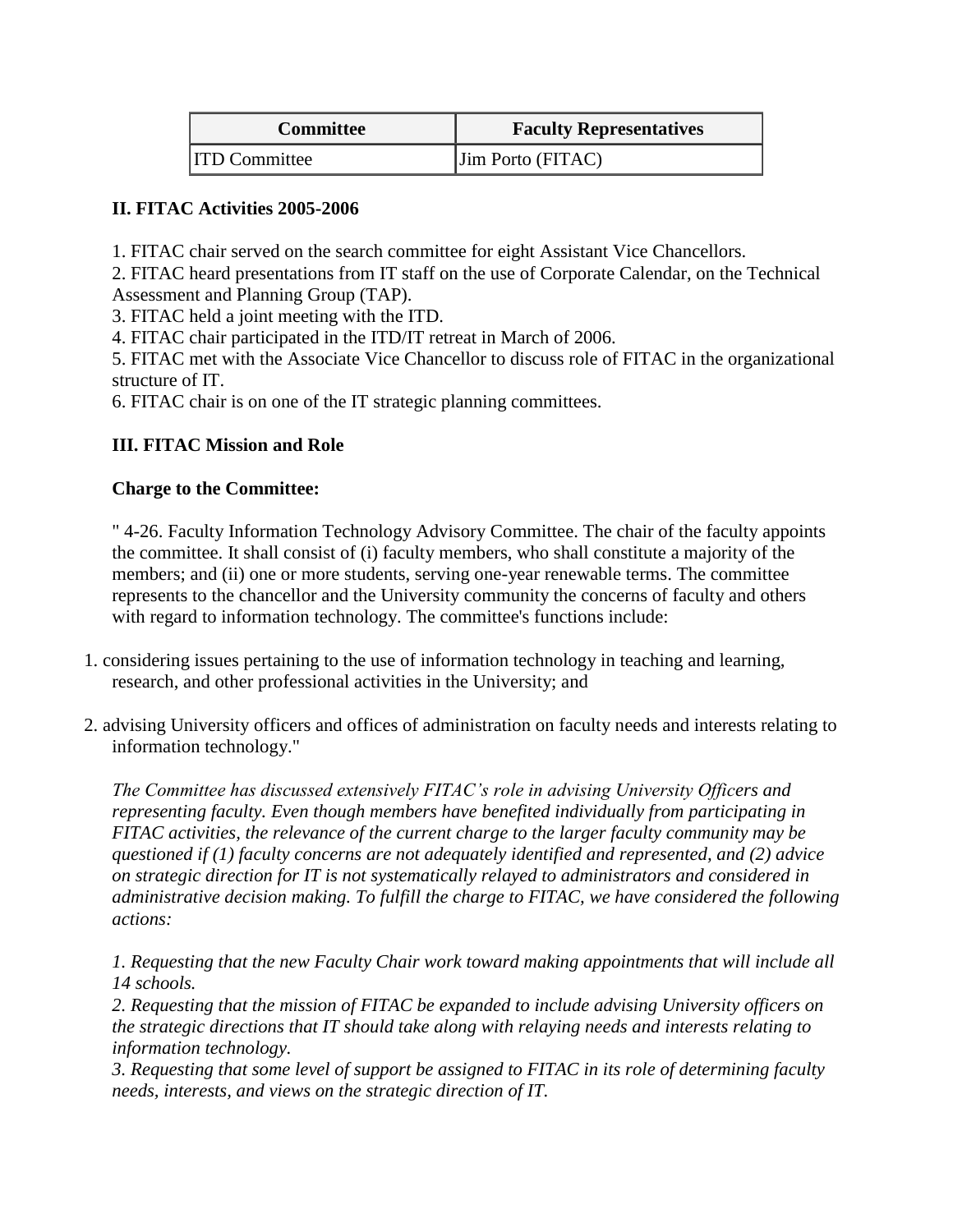*4. Initiating discussions throughout the campus community on the strategic importance of IT to the University's mission.*

*Probably the most enduring accomplishment of FITAC over the past several years has been the Convocation on Scholarly Communications suggested by Jim Noblett when he Chaired FITAC. This contribution is in the best tradition of an academic institution—taking on a significant problem through investigation, debate, and finally follow up action. We do not suggest that FITAC be responsible for hosting convocations, but that a systematic program of selecting topics, financing and coordinating convocations on issues of concern to the faculty be established so that we, and other groups, can petition for a campus-wide convocation on issues vital to the Carolina Community. For example we have identified the need to have a vigorous discussion on The Future of Classroom Education, especially in a rapidly changing IT environment and the rise of for-profit competitors using new technologies.* 

*FITAC would like the sense of the faculty council how FITAC can best meet the needs of the council and the larger faculty community and what role it should play representing the faculty.* 

| <b>Name</b>             | <b>Department</b>                  | <b>Term Ending</b> |
|-------------------------|------------------------------------|--------------------|
| Tim McMillan            | African/Afro-American Studies      |                    |
| <b>Jim Porto</b>        | Public Health                      | Spring             |
| Diane Strauss           | Academic Affairs Library           | 2006               |
| Landor Geissingerr)     | <b>Mathematics</b>                 |                    |
| Ed Blocher              | <b>Business</b>                    |                    |
| Tracy Heenan            | Medicine                           |                    |
| Vicki Kowlowitz         | Nursing                            | Spring             |
| <b>Wallace McLendon</b> | <b>Health Sciences Library</b>     | 2007               |
| Claudia Gollop          | Information and Library<br>Science |                    |
| <b>Steve Melamut</b>    |                                    |                    |
|                         | Law Library                        |                    |
| Judith Wegner           | <b>Faculty Council</b>             | Ex Officio         |

### **Term Members**

# **Ex Officio Staff Members**